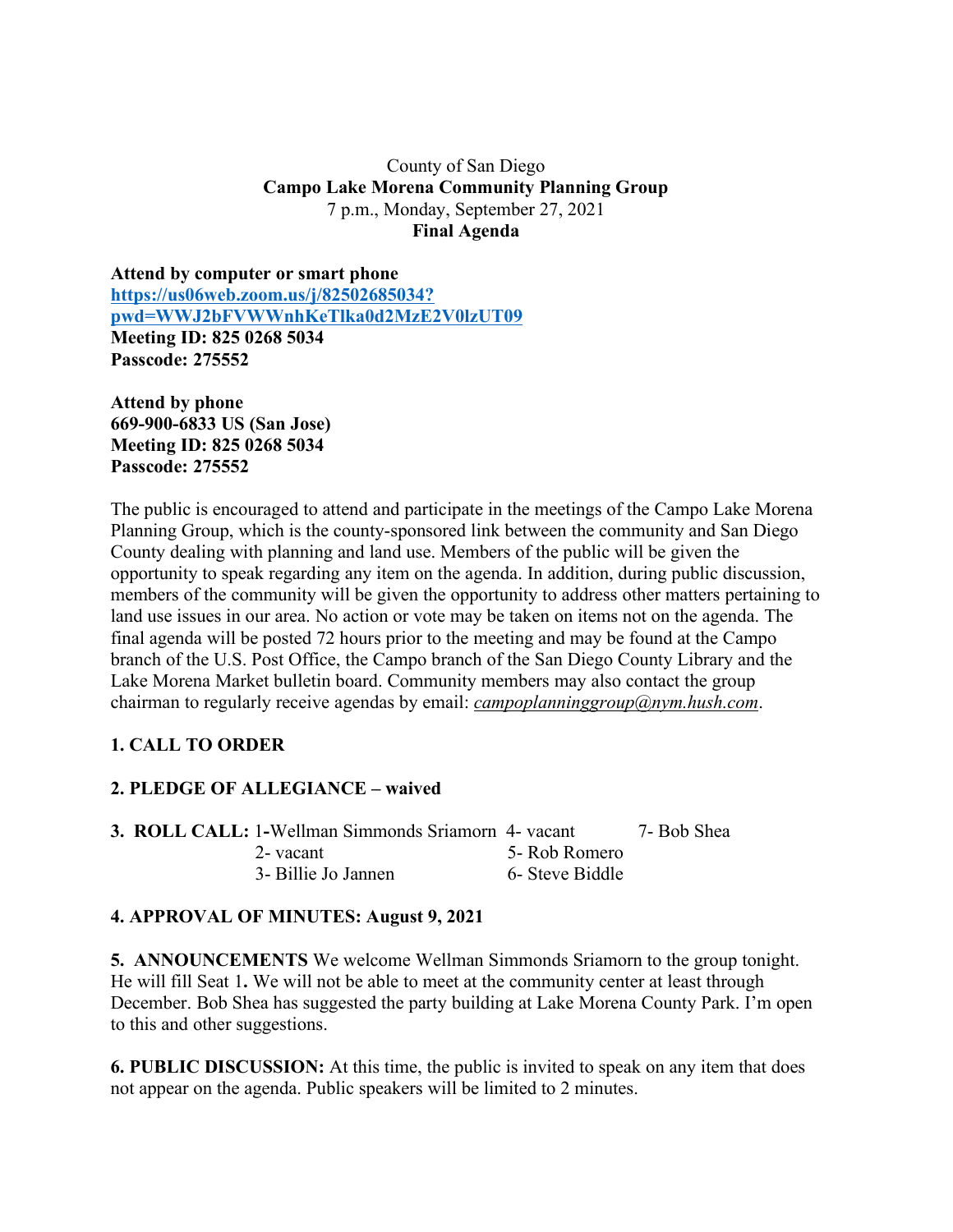### **7. NEW BUSINESS:**

**a. County of San Diego Decarbonization Framework.** The San Diego County Board of Supervisors directed staff to develop a framework for a regional zero carbon sustainability plan to include strategies and initiatives to achieve zero carbon emissions in the region by 2035. Regional Sustainability Program Manager Murtaza Baxamusa to present. **Discussion and vote.**

**b. Microenterprise Kitchen Operations.** Once approved, this new ordinance would allow home cooks to prepare food for sale to the public, after satisfying health department and other requirements. We heard this proposal in 2019, when the state first passed this law, but they weren't ready then to write an ordinance. Now they are moving forward and looking for input. Planner Vince Nicoletti to present. **Discussion and vote.**

**c. Capital Improvements Needs Assessment and priority list.** Carrie Hoff and Marko Medved, both of the General Services Department, will provide an overview of the county's Capital Improvement Needs Assessment (CINA) process. Our deadline for recommendations, if any, is Sept. 30, per Supervisor Anderson who requested this review. **Discussion and vote.**

**d. Review applicant to fill our Seat 2 vacancy.** One application, received and certified, from Keith Crowl. **Discussion and vote.**

### **8. OLD BUSINESS:**

**a. Standing subcommittee reports (no action):** Groundwater, Rob Romero; Sewer and Septic, vacant; Community Economic Impacts, Steve Biddle; Public Safety, Bob Shea.

**b. Chairman's report, Billie Jo Jannen (no action).** Chairman will report on followup actions we have taken in response to the certified letter from Supervisor Anderson, regarding seat vacancies.

**9. CORRESPONDENCE:** Members of the public who wish to read the correspondence listed may request it by email at *campoplanninggroup@nym.hush.com.*

September's correspondence will be listed on the next agenda.

### **10. EXPENSES: Report any valid expenses for group approval. Discussion and vote.**

# **11. UPDATES AND POTENTIAL ACTION ITEMS**

Naval Base Coronado has asked to provide an update on Camp Michael Monsoor activities at the next planning group meeting. This will be on the October agenda. In addition, we have been asked to review implementation of the proposed Vehicles Miles Traveled ordinance on new projects. We have a third request to review the county's plan to do a community benefit program (payment) for towns that are impacted by new development.